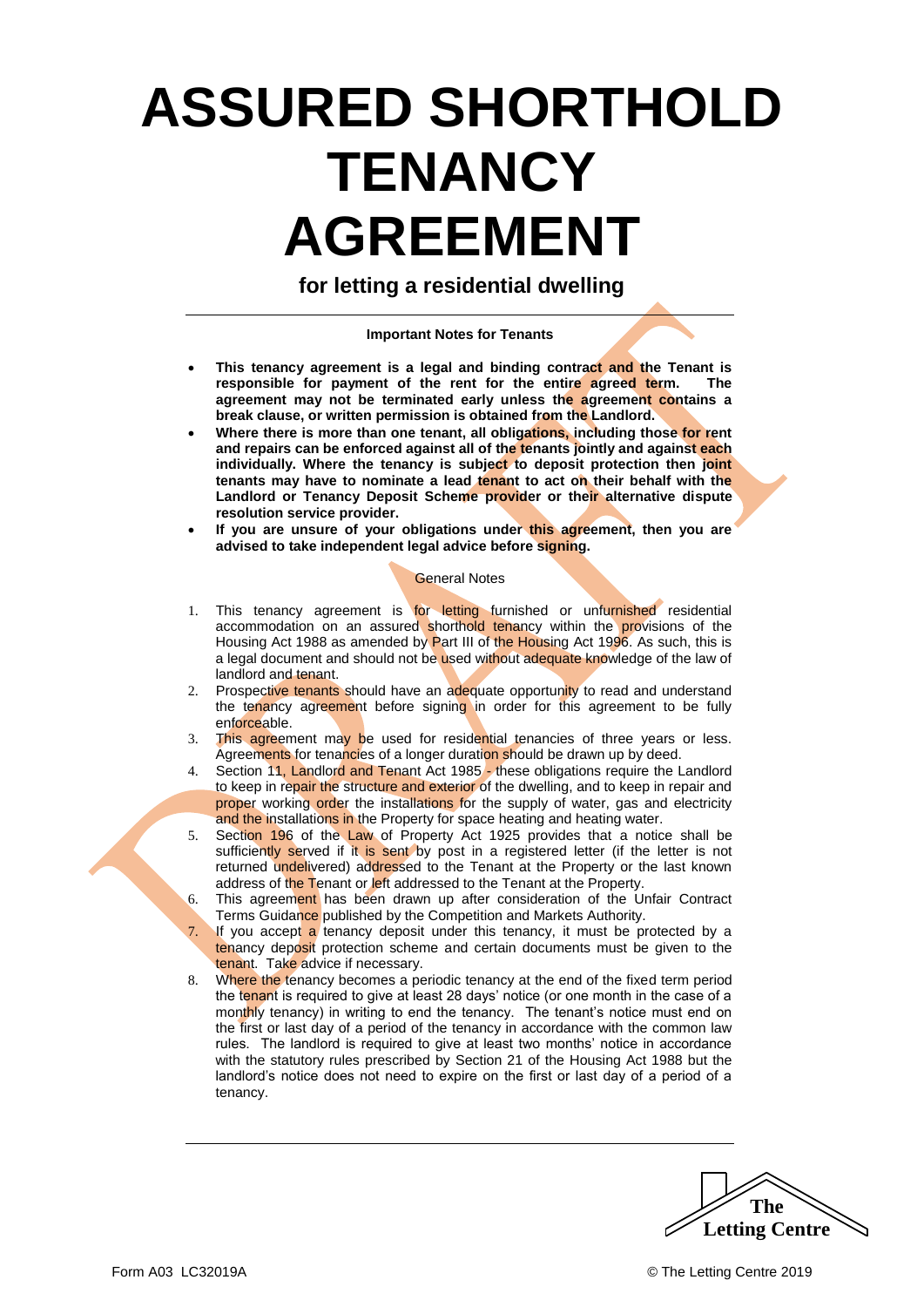THIS AGREEMENT is made on the date specified below BETWEEN the Landlord and the Tenant. It is intended that the tenancy created by this Agreement is and shall be an assured shorthold tenancy within the meaning of the Housing Acts

| <b>Date</b> | 20 |
|-------------|----|
|             |    |

**Landlord(s) XXXXXXXXXXX**

| <b>Landlord's Agent</b> | <b>Andrew &amp; Co</b>                |
|-------------------------|---------------------------------------|
| and Address             | 2 Middle Row, Ashford, Kent, TN24 8SQ |

*Note: Under s. 48, Landlord and Tenant Act 1987, notices can be served on the Landlord at the above address*

**Maximum Number of Permitted Occupiers: 2** *(insert the maximum number of all occupiers including tenants – see clause 4.8)*

#### **Tenant(s) XXXXXXXXXXXXXXXXXXXXXXXXXXXXXXXXXXXXXXXXXXXXXX**

**Tenant(s) Email** *(see clause 12.4)* **XXXXXXXXXXXXXX**

| <b>Property</b> |                                                                                                                                                                                                     |
|-----------------|-----------------------------------------------------------------------------------------------------------------------------------------------------------------------------------------------------|
| <b>Contents</b> | The fixtures and fittings at the Property together with any furniture, carpets, curtains<br>and other effects listed in the Inventory                                                               |
| <b>Term</b>     | For the term of 12 Months commencing on XXXXXX                                                                                                                                                      |
| Rent            | £XXX pcm                                                                                                                                                                                            |
|                 | Payable by standing order                                                                                                                                                                           |
| <b>Payment</b>  | in advance in cleared funds by equal monthly payments on the AGREED day of<br>every month                                                                                                           |
| <b>Deposit</b>  | A deposit of <b>EXXX</b> is payable on signing this Agreement. It is protected by the<br>following scheme                                                                                           |
|                 | The Deposit Protection Service (The DPS)<br><b>The Pavilions</b><br><b>Bridgwater Road</b><br><b>Bristol</b><br><b>BS99 6AA</b><br>Telephone No. 0330 303 0030<br>Online: www.depositprotection.com |

**1.** The Landlord agrees to let and the Tenant agrees to take the Property and Contents for the Term at the Rent payable as above

**2.1Deposit.** The Tenant pays the Deposit as security for the performance of the Tenant's obligations and to pay and compensate the Landlord for the reasonable costs of any breach of those obligations. It is specifically agreed that this money is not to be used by the Tenant as payment for any rent due under this Agreement. No interest shall be payable on this Deposit. The balance of the Deposit to be paid to the Tenant as soon as reasonably possible after the conclusion of the tenancy, less any reasonable costs incurred for the breach of any obligation as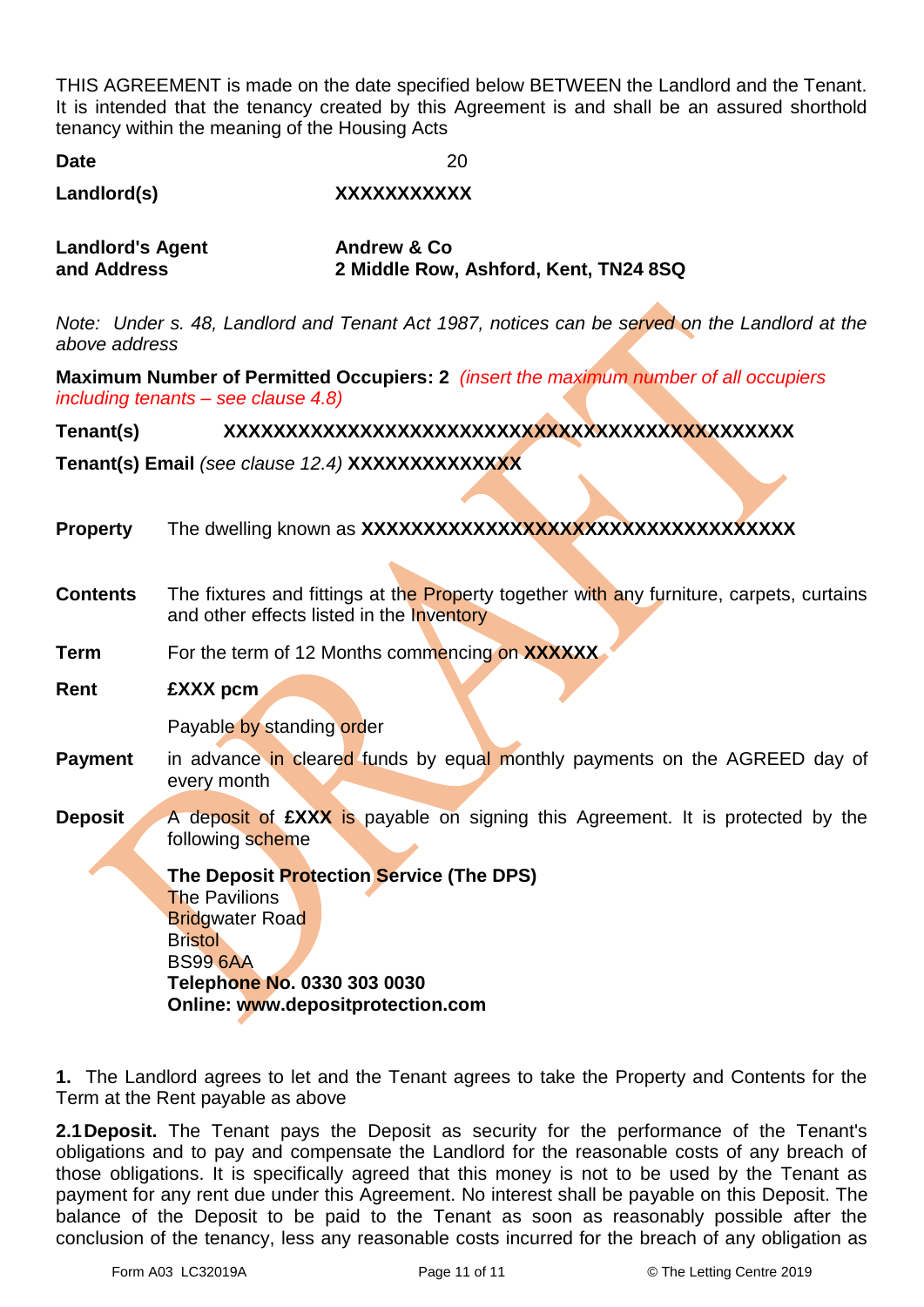agreed with the Tenant, or decided by the Court or by the appropriate deposit scheme (details of which are contained in the scheme's deposit information leaflet/terms and website)

**2.2Inventory.** Where the Landlord or his Agent has prepared an inventory for the Property and given a copy to the Tenant at the start of the tenancy, unless the Tenant returns a signed copy of the Inventory within the first week of occupation with any appropriate alterations or notes as required, it shall be taken that the Tenant accepts the Inventory as a full and accurate record of the condition of the Property and its contents

#### **The Tenant agrees with the Landlord**: (clauses 3 to 7)

#### **3. Rent & charges**

(3.1) To pay the Rent on the days and in the manner specified to the Landlord's Agent.

(3.2) To pay promptly to the authorities to whom they are due, council tax, water and sewerage charges, gas, electric, television licence and telephone and other communication charges (if any) relating to the Property, where they are incurred during the period of the tenancy or any subsequent periodic tenancy, including any which are imposed after the date of this Agreement (even if of a novel nature) and to pay the total cost of any re-connection fee relating to the supply of water, gas, electricity and telephone if the same is disconnected due to the Tenant's act or default. The Tenant agrees to ensure that all electricity, gas, water and telephone accounts as appropriate are transferred to the Tenant's name on commencement of this tenancy and to notify the Landlord or his Agent prior to changing supplier for any of the utility services stated above

(3.3) To pay the Landlord's reasonable costs incurred as a result of any breach of the terms of the tenancy by the Tenant

(3.4) To pay the reasonable costs of the Landlord or his Agent where the Tenant requests early termination of the tenancy, and the Landlord has accepted the request, or where the Tenant fails to give the legally required notice to end a periodic tenancy

(3.5) To pay the reasonable costs of the Landlord or his Agent where the Tenant requests a variation to the tenancy

#### **4. Use of the Property**

(4.1) Not to assign, sublet, part with possession of the Property, or let any other person live at the Property

(4.2) To use the Property as a single private dwelling as the Tenant's only or principal home and not to use it or any part of it for any other purpose nor to allow anyone else to do so

(4.3) Not to receive paying guests or carry on or permit to be carried on any business, trade or profession on or from the Property

(4.4) Not to do or permit or suffer to be done in or on the Property any act or thing which may be a nuisance damage, or annoyance to a person residing, visiting or otherwise engaged in lawful activity or the occupiers of the neighbouring premises

(4.5) Not to keep any cats or dogs at the Property and not to keep any other animals, reptiles or birds (or other living creatures that may cause damage to the Property, or annoyance to neighbours) on the Property without the Landlord's written consent. Such consent, if granted, to be revocable, on reasonable grounds by the Landlord

(4.6) Not to use the Property for any illegal or immoral purposes

(4.7) Where the Landlord's interest is derived from another lease ("the Headlease") then it is agreed that the Tenant will observe the terms in the Headlease applicable to the Property. A copy of the Headlease, if applicable, is attached

(4.8) The Tenant must not allow the number of persons occupying the Property to exceed the Maximum Number of Permitted Occupiers specified above without the Landlord's prior written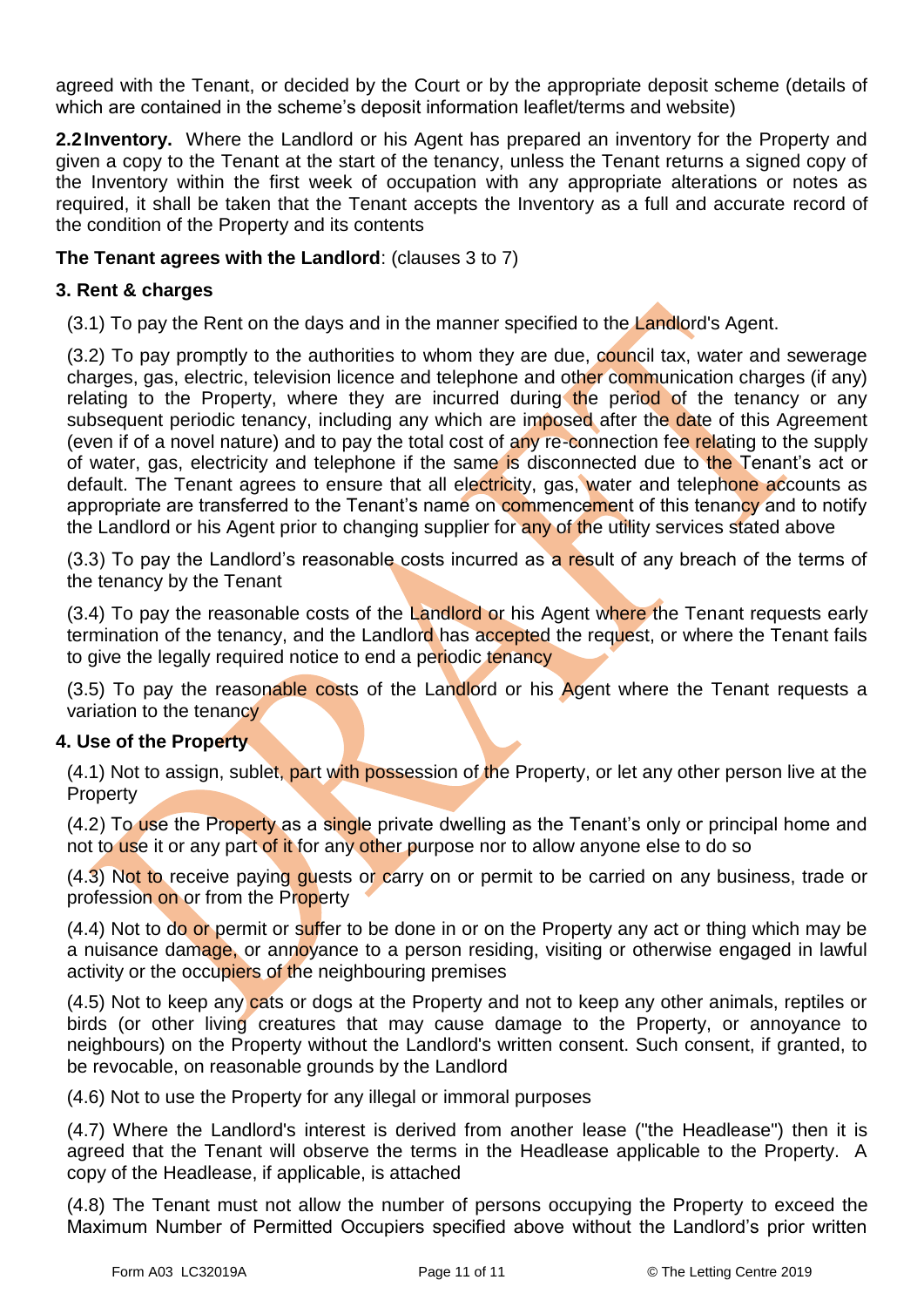consent. Because of houses in multiple occupation regulations and licensing regulations, the Landlord may be prosecuted and fined for allowing this number to be exceeded

(4.9) **This is a non-smoking Property**. The Tenant agrees not to smoke or permit any family member, guest or visitor to smoke tobacco or any other substance in the Property without the Landlord's prior written consent

(4.10) The Tenants are not permitted to access and use the loft during the tenancy unless permission is granted from the Landlord or Agent.

#### **5. Repairs and Damage to the Property**

(5.1) Not to damage the Property and Contents and not to make any alteration or addition to the Property without the written permission of the Landlord, such permission not to be unreasonably refused or delayed. The Tenant agrees to pay for any damage caused by the Tenant, a member of the Tenant's family or his visitors or any other permitted occupiers

(5.2) To pay the reasonable costs incurred by the Landlord or his Agent in replacing or repairing any furniture or other contents, lost, damaged or destroyed by the Tenant or, at the option of the Landlord, replace immediately any furniture or other contents, lost, damaged or destroyed by the Tenant, and not to remove or permit to be removed any furniture or other contents from the **Property** 

(5.3) To keep the interior of the Property and the Contents in at least as good and clean condition and repair as they were at the commencement of the tenancy, with fair wear and tear excepted, and to keep the Property reasonably aired and warmed

(5.4) That the Landlord or any person authorised by the Landlord or his Agent may at reasonable times of the day on giving 24 hours' written notice (unless in the case of an emergency) enter the Property for the purpose of inspecting its condition and state of repair

(5.5) To keep the gardens, driveways, pathways, lawns, hedges, rockeries and ponds (if any) regularly maintained in good and safe condition and as neat tidy and properly tended as they were at the start of the tenancy and not to remove any trees or plants

(5.6) To replace all broken glass in doors and windows damaged during the tenancy where the damage has been caused by the Tenant, a member of the Tenant's family or his visitors or any other permitted occupiers

(5.7) Not to alter or change or install any locks on any doors or windows in or about the Property or have any additional keys made for any locks without the prior written consent of the Landlord, such consent not to be unreasonably withheld

(5.8) To notify the Landlord or his Agent promptly of any disrepair, damage or defect in the Property or of any event which causes damage to the Property. Additional aerials, satellite dishes and other fixed cables may not be fitted without the Landlord's prior written consent

(5.9) Not to affix any notice, sign, poster or other thing to the internal or external surfaces of the Property in such a way as to cause damage

(5.10) To take all reasonable precautions to prevent frost damage at the Property and to keep the Property adequately heated and ventilated to prevent damage caused by condensation

(5.11) In order to comply with the Gas Safety Regulations, it is necessary:

- (a) that the ventilators provided for this purpose in the Property should not be blocked
- (b) that brown or sooty build-up on any gas appliance should be reported immediately to the Landlord or Agent
- (5.12) Not to cause any blockage to the drains, pipes, sinks or baths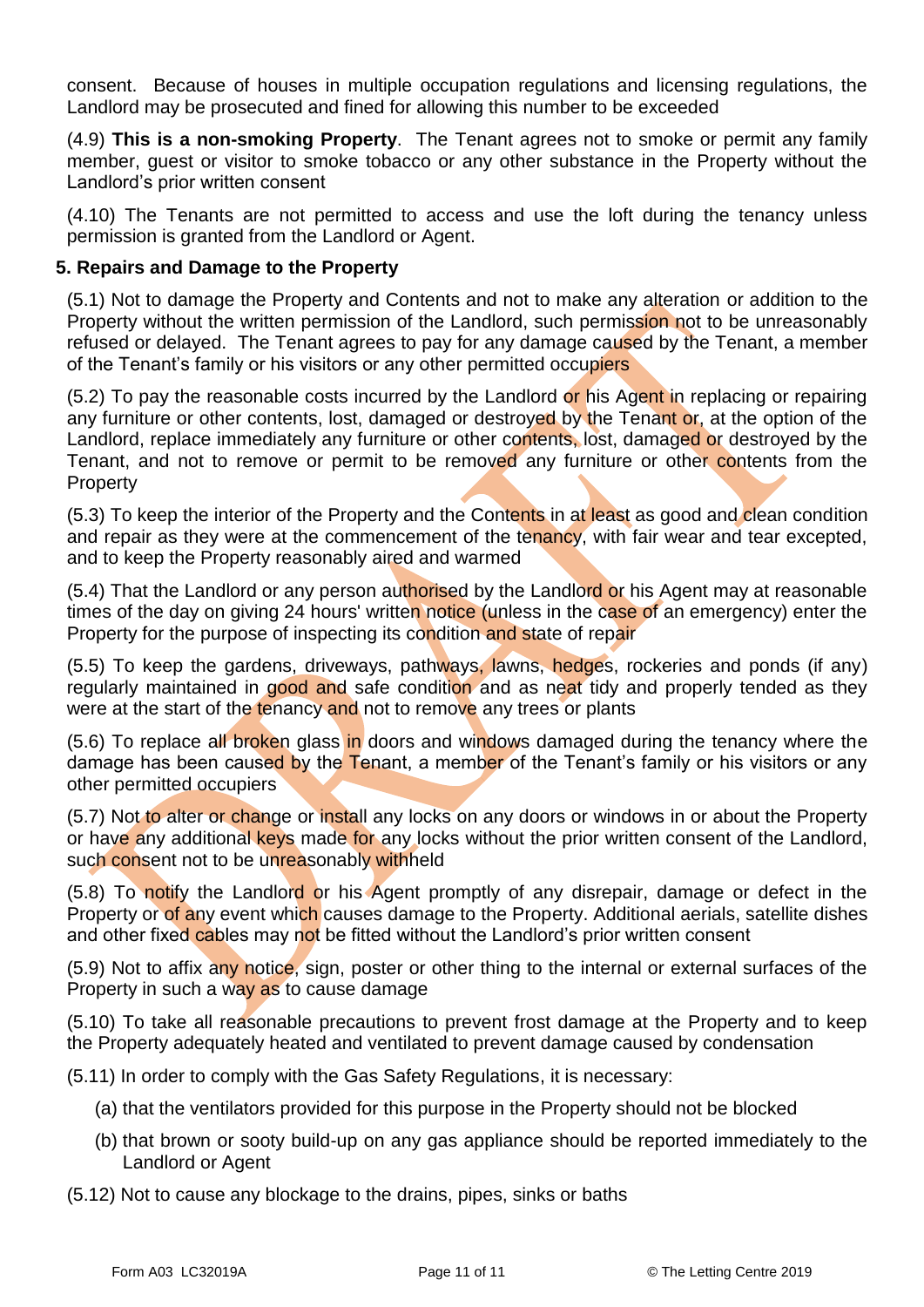(5.13) Not to introduce into the Property any portable heaters fired by liquid or bottled gas fuels without the Landlord's prior written consent

(5.14) That the Tenant shall be responsible for testing all smoke alarms and carbon monoxide alarms (if any) fitted in the Property on a regular basis and replace the batteries (if any) as necessary. Any faulty alarms should be reported to the Agent

(5.15) To replace all bulbs, fluorescent tubes, fuses and replaceable filters as and when necessary. To follow the manufacturers or Landlord's instructions (where instructions have been provided)

(5.16) To take all reasonable steps to keep the Property free from infestation by vermin

#### **6. Other tenant responsibilities**

(6.1) Within seven days of receipt thereof, to send to the Landlord or his Agent all correspondence addressed to the Landlord or the owner of the Property and any notice, order or proposal relating to the Property (or any building of which the Property forms part) given, made or issued under or by virtue of any statute, regulation, order, direction or bye-law by any competent authority

(6.2) To ensure that any claims for Housing Benefit, Universal Credit or equivalent housing support made by the Tenant are legally claimed or received without overpayment

(6.3) That where the Property is left unoccupied, without prior notice in writing to the Landlord or Agent, for a prolonged period, the Tenant has failed to pay rent for that period, and has shown no intention to return, the Landlord may treat these actions as a surrender of the tenancy. This means that the Landlord may take over the Property and re-let it

(6.4) To properly secure the Property including all locks and bolts to the doors, windows and other openings when leaving the Property unattended and where the Property is left vacant for more than 28 consecutive days and the Rent is paid, to notify the Landlord or his Agent in writing, and to allow him access to the Property in order to secure it where necessary

(6.5) Not to change passwords, codes or other security settings on any alarm or other electronic controls installed at the Property without the Landlord's written permission

(6.6) To allow contractors access to the Property, upon being given reasonable written notice, to allow electrical, gas and similar appliances, pipework and flues to be inspected and maintained. The Tenant further agrees to ensure that any access arrangements made in connection with such inspections or appointments are honoured so that contractors are able to carry out the work on the agreed day

(6.7) To promptly respond to any information requests by the Landlord or his Agent with regard to 'Right to Rent' checks under the Immigration Act 2014 (or any subsequent legislation) and to notify the Landlord of any changes to the Tenant's immigration status

#### **7. End of tenancy**

(7.1) To return the Property and Contents at the end of the tenancy in the same clean state or condition as they were at the commencement of the tenancy, with fair wear and tear excepted, and to remove all the Tenant's personal effects and any waste or rubbish from the Property.

(7.2) To leave the Contents at the end of the tenancy in approximately the same places in which they were positioned at the commencement of the tenancy

(7.3) To return the keys of the Property to the Agent on the agreed termination date, or the end of the tenancy (whichever is sooner). The Tenant also agrees to pay for any reasonable charges incurred by the Landlord or his Agent in replacing keys or securing the Property against re-entry where keys are lost or not returned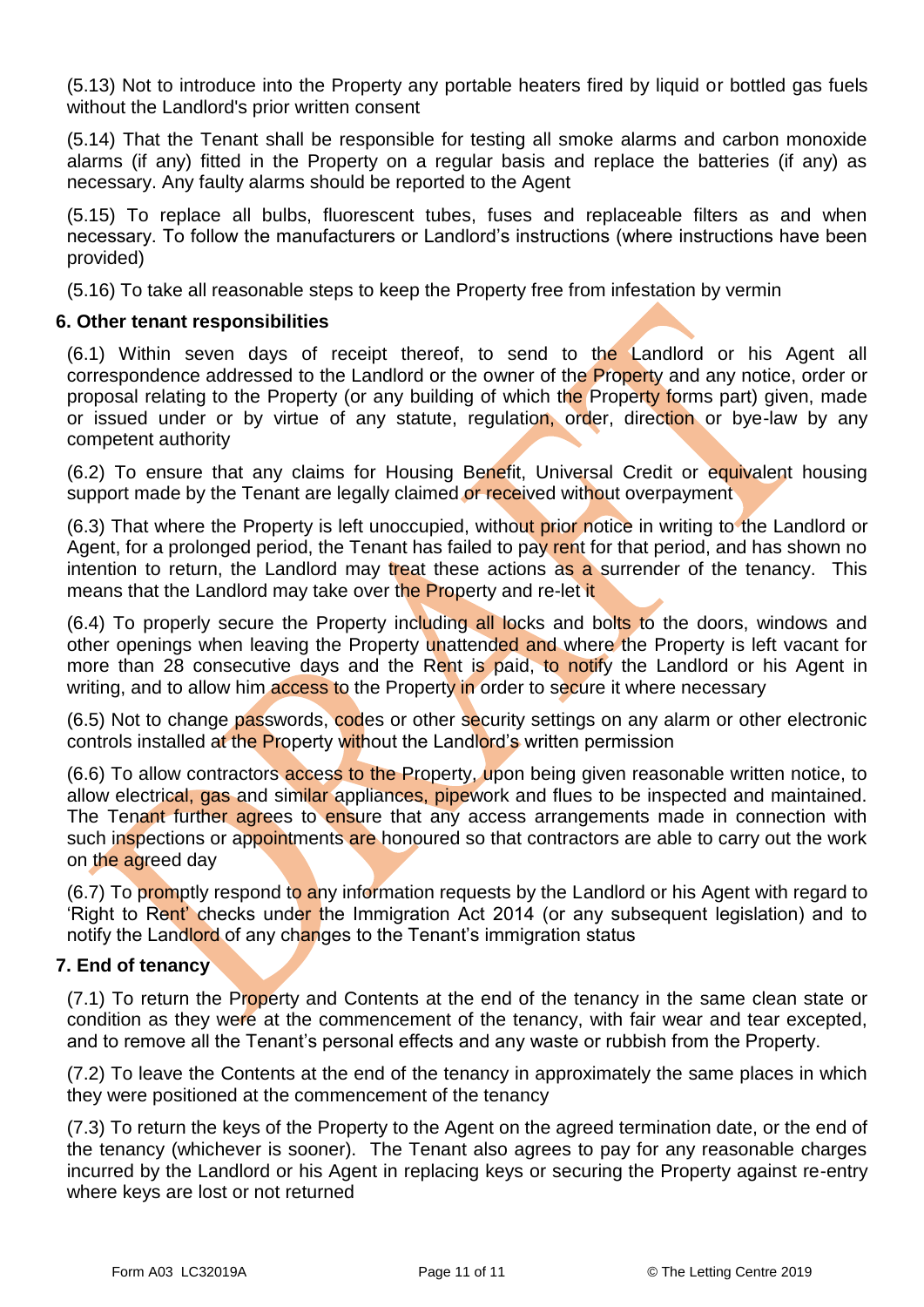(7.4) To provide a forwarding address to the Landlord or his Agent either prior to or at the end of the tenancy

(7.5) To arrange with all utility providers for final meter readings at the Property to be supplied and final bills to be paid at the end of the tenancy

(7.6) To allow the Landlord or his Agent, within the last two months of the tenancy, to erect a sign on or outside the Property to indicate that the Property is for sale or available to let

(7.7) Within the last two months of the tenancy to permit the Landlord or any person authorised by the Landlord or the Landlord's Agent at reasonable hours to enter and view the Property with prospective tenants or purchasers, having first given the Tenant a reasonable period of notice

#### **8. The Landlord agrees with the Tenant that:**

 $(8.1)$  The Landlord shall permit the Tenant to have quiet enjoyment of the Property without interruption by the Landlord or his Agent, however this does not preclude the Landlord from taking action through the courts should the Tenant fail to pay the Rent due or be in breach of the Tenancy Agreement

(8.2) In the event that the Property is rendered uninhabitable by fire or flood or any other risk which the Landlord has insured, other than where the damage has been caused by the act or omission of the Tenant, his family or his visitors then the parties will consider this Agreement as frustrated and terminated subject to the right of the Tenant to recover any rent paid in advance for the period after the termination

**9. Forfeiture Provision.** The Landlord may apply to the court to end this tenancy and repossess the Property if:

- (a) the Tenant does not pay the Rent (or any part of it) within 14 days of the date on which it is due; or
- (b) the Tenant does not comply with the obligations set out in this Agreement; or
- (c) the Landlord was induced to grant the tenancy by a false statement; or
- (d) any of the Grounds specified in Schedule 2 of the Housing Act 1988 (as amended) apply to this tenancy.

This termination clause operates subject to the proviso that the Landlord must obtain a court order before repossessing the Property

#### **IMPORTANT. Only the Court can order the Tenant to give up possession of the Property**

**10.** The Landlord agrees to carry out any repairing obligations as required by section 11 of the Landlord and Tenant Act 1985 (see note 4)

**11.** In this Agreement, unless the context otherwise requires, the following expressions shall have the following meanings:

"The Landlord" includes the persons who during the period of the tenancy have a legal interest in the Property

"The Tenant" includes those who might inherit the tenancy. Whenever there is more than one Tenant all covenants and obligations can be enforced against all of the Tenants jointly and against each individually. This means that any one of the members of a joint tenancy can be held responsible for the full rent and other obligations under the Agreement if the other members do not fulfil their obligations

"The Agent" refers to the person appointed by the Landlord to manage the property and collect Rent, or anyone who subsequently takes over these rights and responsibilities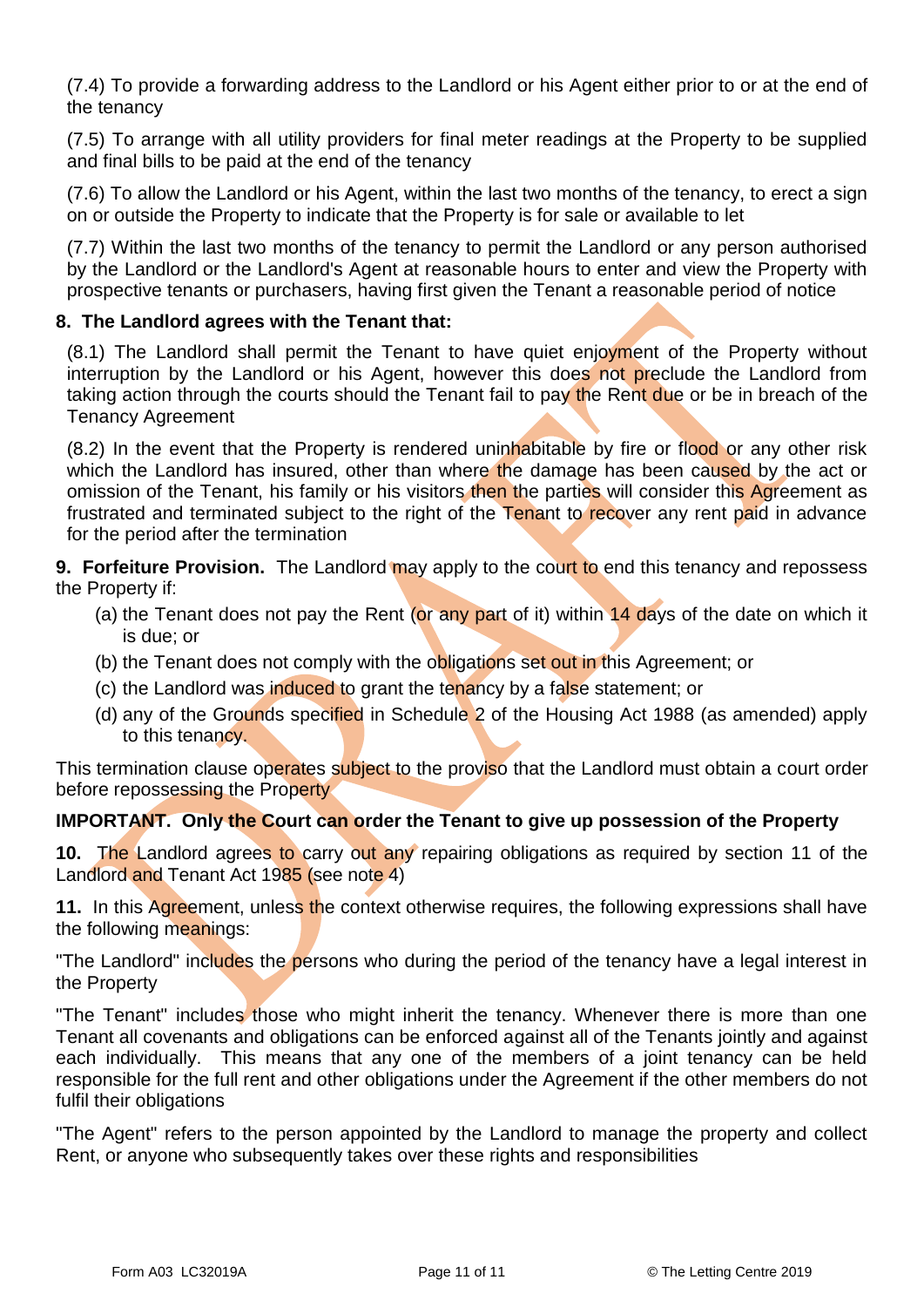#### **12. The parties agree:**

(12.1) Notice is hereby given that possession might be recovered under Ground 1, Schedule 2 of the Housing Act 1988 if applicable. That is, that the Landlord used to live in the Property as his or her main home; or intends to occupy the Property as his or her only or main home

(12.2) The tenancy may be brought to an end if the mortgagee requires possession on default of the borrower under Ground 2, Schedule 2 of the Housing Act 1988

(12.3) Before the Landlord can end this tenancy, he shall serve any notice(s) on the Tenant in accordance with the provisions of the Housing Acts. Such notice(s) shall be sufficiently served if served at the last known address of the Tenant in accordance with section 196 of the Law of Property Act 1925 - see note 5 (subject to the clause below)

(12.4) That notices and other documents given in connection with this tenancy may be served by email on the Tenant at the email address(es) supplied above. The notice or document will be regarded as received by the Tenant at the start of the next business day after it was first sent. *[The Tenant(s) Email may be left blank where the Tenant does not agree to this clause]*

(12.5) Whilst the Landlord or his Agent shall make every effort to keep the Tenant's personal details safe and secure, it may be necessary to share such information with trusted third parties such as the Home Office, utility companies, maintenance contractors, credit and referencing agencies and debt collection companies etc. The Landlord or his Agent will not divulge personal contact details to any other third party organisation for marketing purposes without prior approval unless this is necessary to comply with a statutory obligation

**13. Special Conditions.** The Property is let together with the special conditions (if any) listed in the First Schedule attached hereto

**THE FIRST SCHEDULE** (N.B. Clauses in this section have been individually negotiated)

Special conditions *(attach a separate sheet if necessary)*

**SIGNED by the LANDLORD(S) :- In the presence of :-**

(or the Landlord's Agent)

..................................................... Name ................................................

**SIGNED by the TENANT(S) :- In the presence of :-**

..................................................... Name ................................................ ..................................................... Address .........................................…. ..................................................... ...................................................……. ..................................................... Occupation ........................................

| Witness Signature |
|-------------------|

| Witness Signature |  |
|-------------------|--|

*N.B. The tenancy agreement should be signed by all tenants*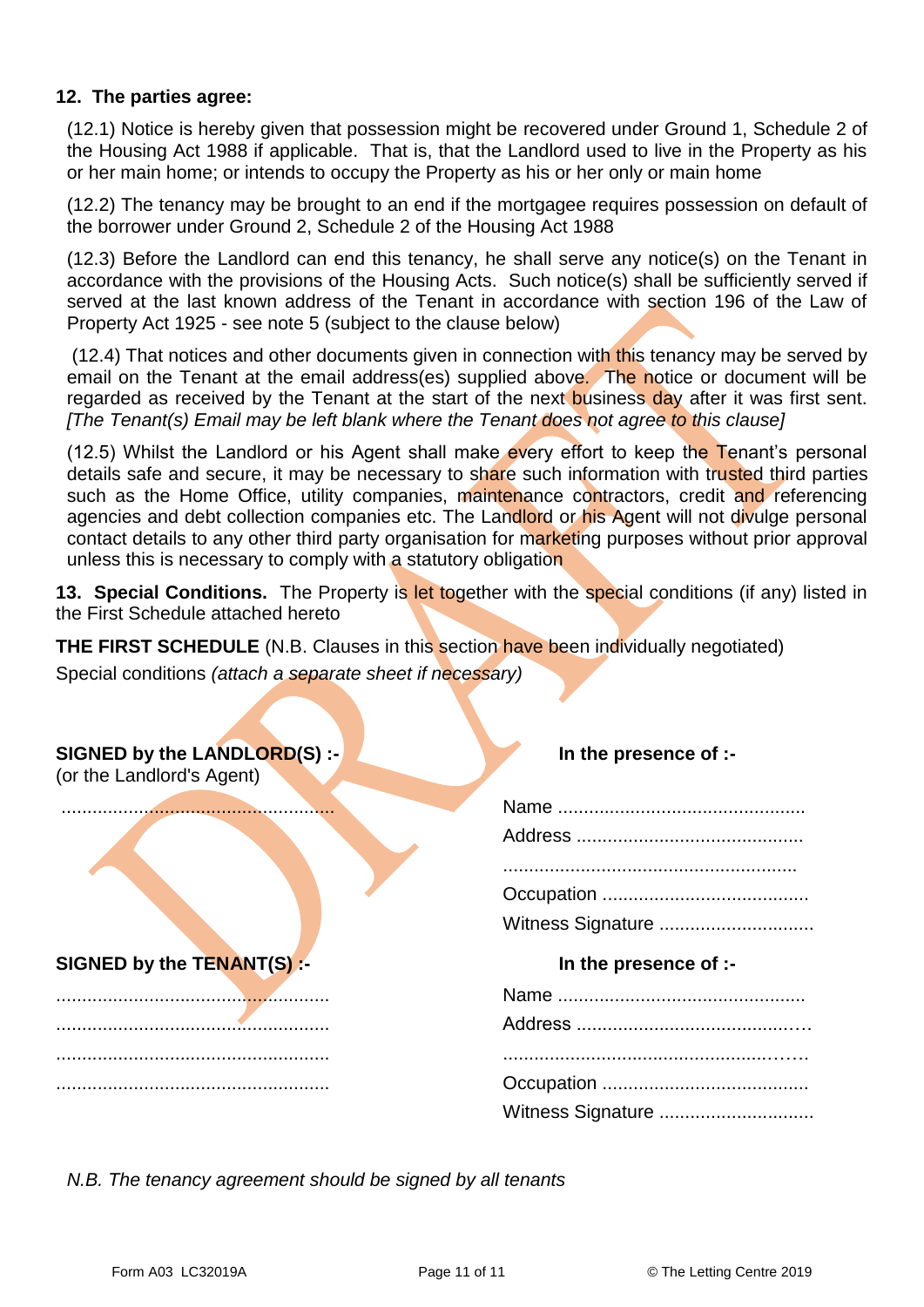## **PRESCRIBED INFORMATION RELATING TO TENANCY DEPOSITS**

The landlord or letting agent protecting this tenancy deposit must give Prescribed Information to all tenants at the property in accordance with The Housing (Tenancy Deposits) (Prescribed Information) Order 2007. They must do this within 30 days of receiving the deposit from the tenant. It informs the tenant about the deposit protection measures the landlord or letting agent has taken, the scheme contact details, and procedures that apply regarding the protection and return of the deposit.

The landlord or letting agent must provide a copy of The DPS terms and conditions to the tenant with this form. This can be

downloaded from [www.depositprotection.com.](http://www.depositprotection.com/)

The DPS has provided this document by way of information only. The DPS accepts no liability for its contents. It's the Landlord(s) responsibility to ensure it is accurate and given to the tenant (or tenants) within 30 days of receipt of the deposit. They should also give the tenant the opportunity to review and sign this document.

To: XXXXXXXXXXXXXXXXXXXXXXXXXXXXXXXXXXXXXX

**1**. Your deposit is protected with The Deposit Protection Service (The DPS). They are approved by the Ministry of Housing, Communities and Local Government for this purpose. Here's how you can contact them if you need to.

#### **The Deposit Protection Service (The DPS)**

The Pavilions Bridgwater Road Bristol BS99 6AA **Telephone No. 0330 303 0030 Email: [contactus@depositprotection.com](mailto:contactus@depositprotection.com) Website: [www.depositprotection.com](http://www.depositprotection.com/)**

**2**. Information supplied by the Scheme Administrator to the Landlord explaining the operation of the provisions contained in the statutory scheme. Please see section 3 of The DPS Custodial Terms and Conditions

**3**. Information on the procedures applying for the release of the deposit at the end of the tenancy, including where either the Landlord or the Tenant can't be contacted. Please see section 14-19 of The DPS Custodial Terms and Conditions

**4**. Procedures that apply under the Scheme where the Landlord and the Tenant dispute how the deposit should be repaid, and the facilities available to resolve a dispute without recourse to litigation.

The DPS Dispute Resolution Service is a free, straightforward way of resolving deposit disputes at the end of a tenancy. The alternative option is to go through the courts, which can be costly and take a long time.

When using this service, your dispute will be reviewed by a legally-trained adjudicator. They'll review the evidence you and your tenant provide and issue a detailed decision within 28 days. *Please see section 20-23 of The DPS Custodial Terms and Conditions*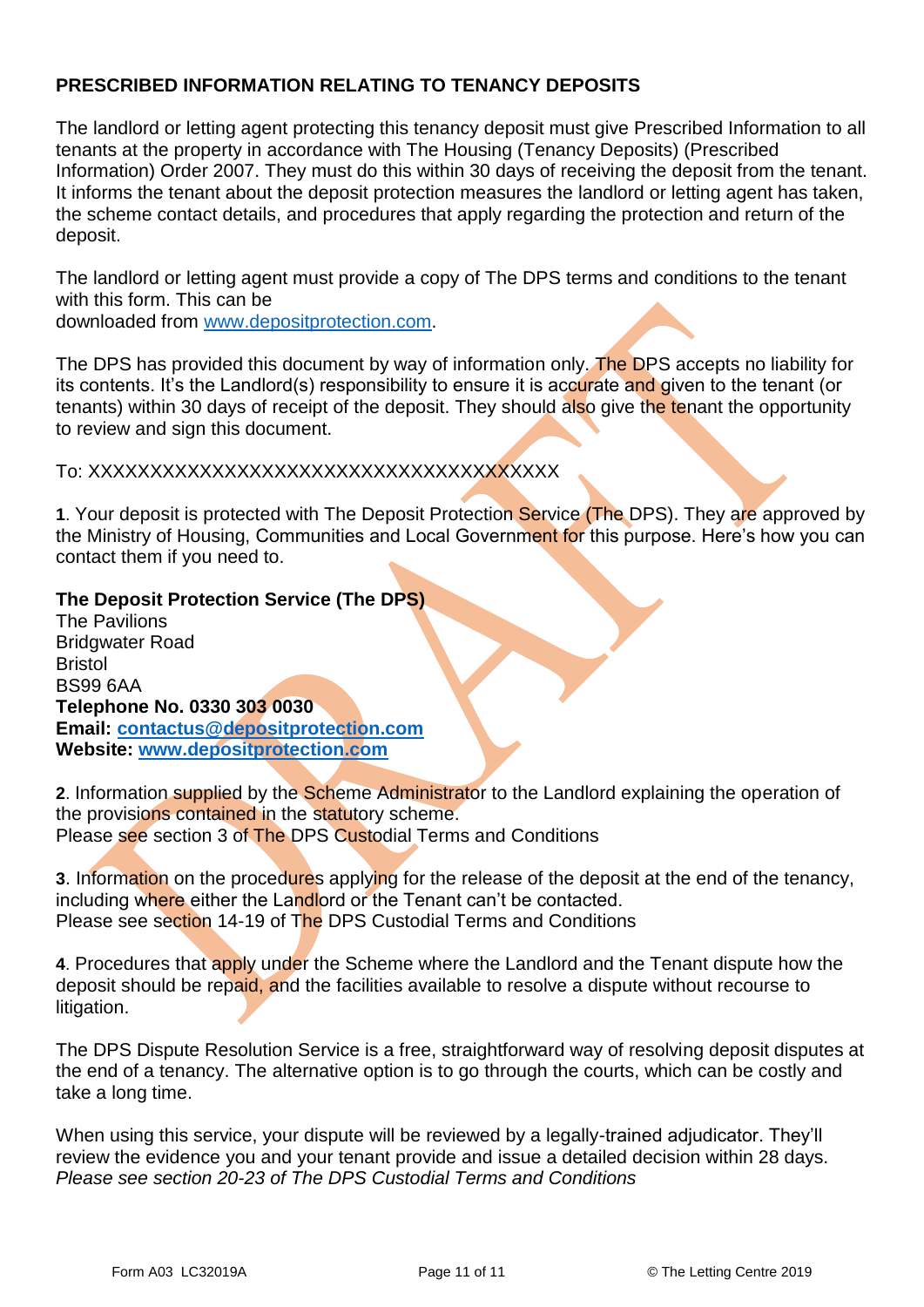#### **7**. Tenancy specific information

#### **(a) THE DEPOSIT**

The amount of the Deposit paid is £XXXX

## **(b) ADDRESS OF THE PROPERTY TO WHICH THE TENANCY RELATES XXXXXXXXXXXXXXXXXXXXXXXXXXXXXXXXXXXXXXXXXXXXX**

#### **(c) DETAILS OF THE LANDLORD(S)**

Name(s): XXXXXXXXXXXXX

Address: 2 Middle Row, High Street, Ashford, Kent, TN24 8SQ

E mail address: info@andrewandco.co.uk

Telephone number: 01233 632383

# **(d) DETAILS OF THE TENANT(S)**

| Name:          | XXXXXXXXXXXXXXXXXXXXXXXXXXXXXXXXX  |
|----------------|------------------------------------|
| Address:       | XXXXXXXXXXXXXXXXXXXXXXXXXXXXXXXXXX |
| Email address: |                                    |
| Mobile number: | XXXXXXXXXXXXXXXXXXXXXXXXXXXXXXXXX  |

#### **Contact details for the Tenant(s) to be used at the end of the tenancy** [Insert Details]

Name:

Address:

Email address:

Mobile number:

Fax number:

If the deposit is being paid by a third party, record their details here. If additional third parties are paying the deposit, please record their details on a separate sheet and attach it to this document

**(e)** Name of Third Party making the payment: (insert details)

| Address including postcode: |  |  |
|-----------------------------|--|--|
|                             |  |  |
|                             |  |  |
|                             |  |  |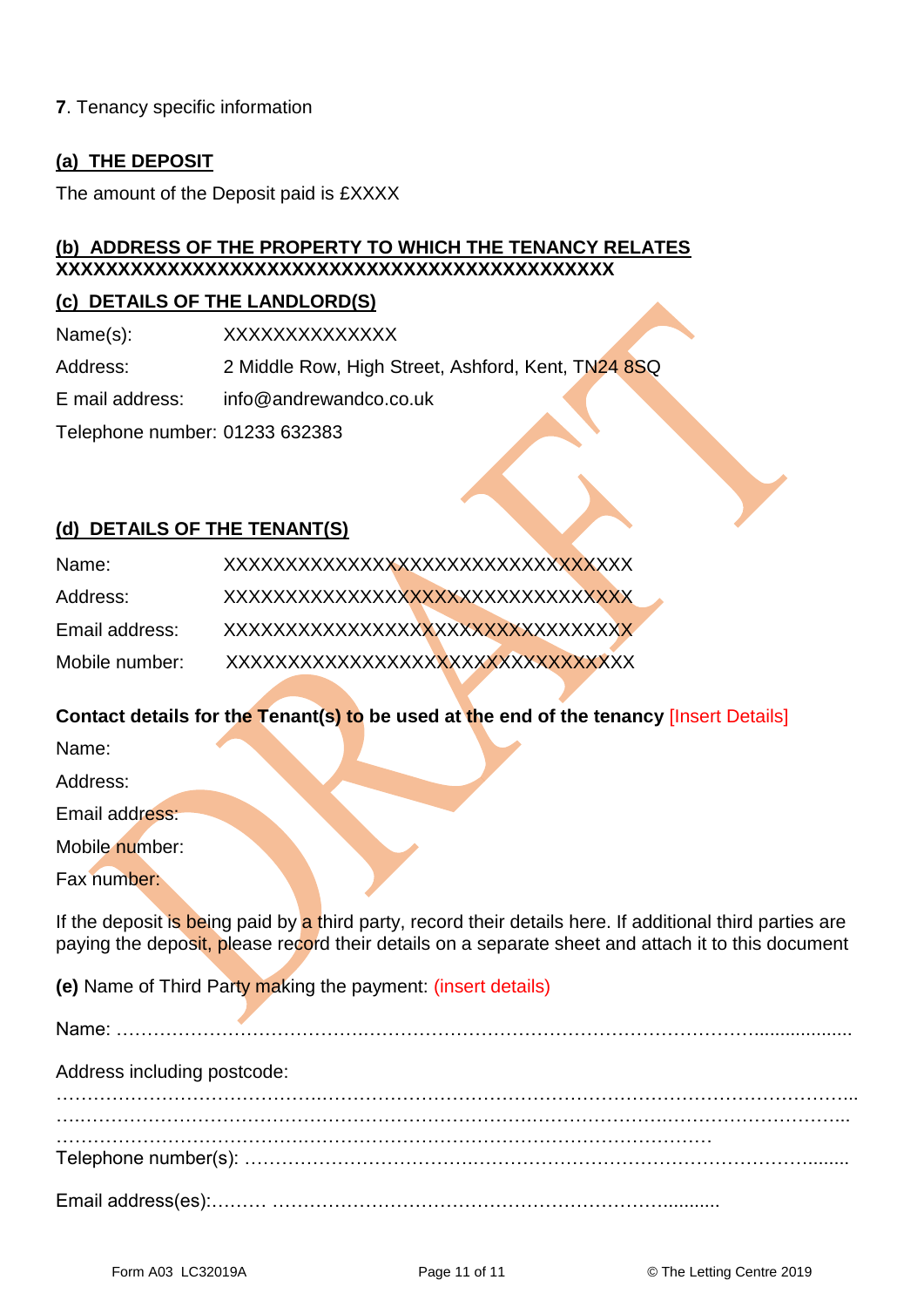**(f)** Circumstances when all or part of any deposit may be retained by the landlord. Refer to Clauses set out below of Tenancy Agreement:

2.1, 2.2, 3.1, 3.2, 3.3, 3.4, 3.5, 4.4, 4.5, 4.9, 5.1, 5.2, 5.3, 5.4, 5.5, 5.6, 5.7, 5.8, 5.9, 5.10, 5.11, 5.12, 5.14, 5.15, 5.16, 6.4, 6.5, 6.5, 6.6, 7.1, 7.2, 7.3

I/We (being the Landlord) certify that –

- **(a)** The information provided is accurate to the best of my/our knowledge and belief
- (c) I/We have given the Tenant(s) the opportunity to sign this document by way of confirmation that the information is accurate to the best of the Tenant(s) knowledge and belief

## **NOTES**

- (1) **A copy of The Deposit Protection Service Custodial Terms and Conditions must be attached to this document.**
- (2) **It is available to download from** http://www.depositprotection.com/documents/terms-andconditions-custodial.pdf
- (3) The tenant(s) and relevant persons (if any) agree that the lead tenant has been nominated by all the joint tenants and any relevant persons and that the responsibilities of the lead tenant are fully understood by all tenants. The responsibilities are detailed in Section 8 of the attached Terms and Conditions.
- (4) It is the tenant's or lead tenant's (where relevant) responsibility to register their contact address with The DPS and to ensure that address is updated at the end of the tenancy.
- (5) The document is provided by The DPS by way of information only. The DPS accepts no liability for its contents. It is the Landlord(s) responsibility to ensure it is completed